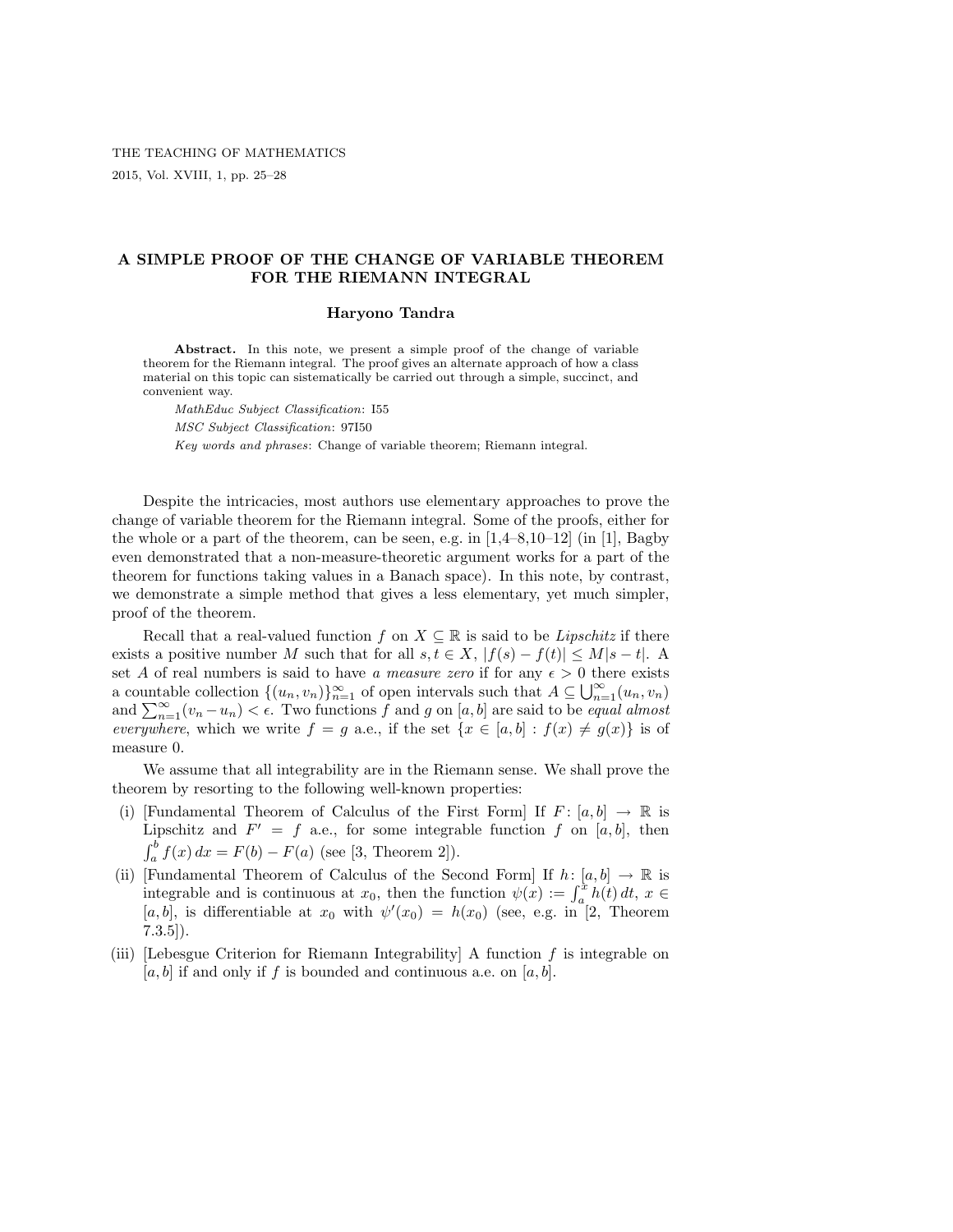(iv) Given a function  $F: [a, b] \to \mathbb{R}$  having a finite derivative  $F'$  on  $X \subseteq [a, b]$ , then  $F(X)$  is of measure 0 if and only if  $F' = 0$  a.e. on X (see, e.g. in [9, p. 515]).

Note that, as in the proof of Theorem 11 of  $[10]$ , here we also use property  $(iv)$ but with a different presentation. Unlike his argument there which partly relies on the change of variable theorem for Lebesgue integral (whose proof is derived from that of the Henstock-Kurzweil integral), ours here entirely relies within the Riemann theory. This provides an alternate approach of how a teaching material on this topic can sistematically be presented in a simple, succinct, and convenient way.

One usual form of the change of variable theorem for the Riemann integral is as follows.

THEOREM 1. Let f be Riemann integrable on [a, b], and for some  $c \in [a, b]$ , F(x) :=  $\int_c^x f(t) dt$ ,  $x \in [a, b]$ . Then  $(g \circ F) f$  is Riemann integrable on  $[a, b]$  if and  $F(x) := \int_c^x f(t) dt$ ,  $x \in [a, b]$ . Then  $(g \circ F) f$  is Riemann integrable on  $[a, b]$  if and only if g is Riemann integrable on  $J := F([a, b])$ . In either case we have

$$
\int_{a}^{b} g(F(x)) f(x) \, dx = \int_{F(a)}^{F(b)} g(y) \, dy.
$$

First notice that properties (i), (ii), and (iii), along with the additivity of integrals over subintervals, give the following fact: given an integrable function f on [a, b], then a function F on [a, b] is Lipschitz and  $F' = f$  a.e. if and only if, for on [a, o], then a function F on [a, o] is Lipschitz and  $F = f$  a.e. if and only if, for some constant  $c \in [a, b]$ ,  $F(x) = \int_c^x f(t) dt$ . The change of variable theorem can then also be stated as follows.

THEOREM 2. Suppose that  $F: [a, b] \to \mathbb{R}$  is Lipschitz,  $F' = f$  a.e. for some Riemann integrable f on [a, b], and  $g: f([a, b]) \to \mathbb{R}$  is bounded. Then  $(g \circ F)f$  is Riemann integrable on [a, b] if and only if g is Riemann integrable on  $J := F([a, b])$ . In either case we have

$$
\int_{a}^{b} g(F(x))f(x) dx = \int_{F(a)}^{F(b)} g(y) dy.
$$

We need the following lemma to prove Theorem 2.

LEMMA 3. Let  $F$  and  $f$  be as in Theorem 2, and

$$
A := \{ x \in [a, b] : f \text{ is continuous at } x \text{ and } F'(x) = f(x) \}.
$$

Then for any  $x \in A$ ,  $(g \circ F)f$  is continuous at x if and only if  $f(x) = 0$  or g is continuous at  $F(x)$ .

*Proof.* Let  $x \in A$ . We first show part  $(\Rightarrow)$ . Suppose that  $(g \circ F)f$  is continuous at x and  $f(x) \neq 0$ . We wish to show that g is continuous at  $F(x)$ . Since f is continuous at x, there exists a subinterval  $[c, d]$  on which x is an interior point,  $|f| \geq \delta$  for some  $\delta > 0$ , and f has the same sign. Since by property (i),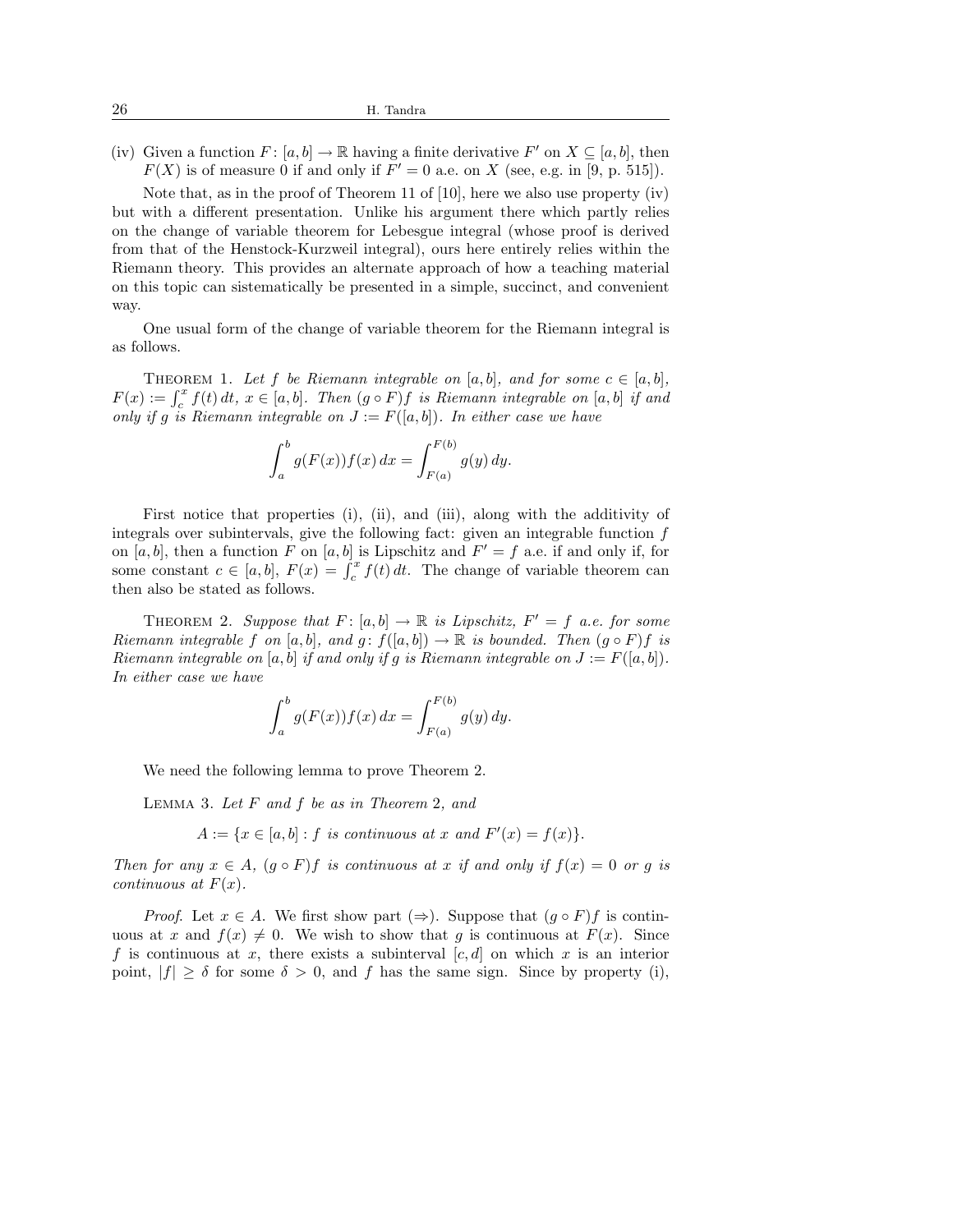$F(z_1) - F(z_2) = \int_{z_1}^{z_2} f(x) dx$ , it follows that  $|F(z_1) - F(z_2)| \ge \delta |z_2 - z_1|$ , for all  $z_1, z_2 \in [c, d]$ . This implies that F is one-to-one on  $[c, d]$ . Since  $(g \circ F)f$  and f are both continuous at x, and  $f(x) \neq 0$ , it follows from the property for the limit of a quotient that  $\lim_{z\to x} g(F(z)) = g(F(x))$ . Write  $y = F(z)$ , for any  $z \in [c, d]$ . Since  $F|_{[c,d]}$  is one-to-one, it follows that  $y \to F(x)$  if and only if  $z \to x$ , and hence

$$
\lim_{y \to F(x)} g(y) = \lim_{z \to x} g(F(z)) = g(F(x)).
$$

Thus g is continuous at  $F(x)$ . For part  $(\Leftarrow)$ , if  $f(x) = 0$ , as f is continuous at x and g is bounded, it follows from the squeeze principle that  $(g \circ F)f$  is continuous at x. Also, if g is continuous at  $F(x)$ , since F is continuous at x, it follows that  $q \circ F$  is continuous at x, and therefore since f is continuous at x, while noting the property for the limit of a product, we conclude that  $(g \circ F)f$  is continuous at x.

*Proof of Theorem 2.* Let A be as in Lemma 3,  $B := \{x \in [a, b] : f(x) \neq 0\}$  and

$$
C := \{ x \in [a, b] : g \text{ is discontinuous at } F(x) \}.
$$

Since f is integrable and  $F' = f$  a.e., it follows from property (iii) that  $[a, b] \setminus A$ is of measure 0. Also, in view of property (iii),  $q$  is integrable on  $J$  if and only if  $F(C)$  is of measure 0. These facts, along with Lemma 3 and property (iv), gives

(1) 
$$
(g \circ F)f
$$
 is continuous a.e. on  $[a, b] \iff A \cap (B \cap C)$  is of measure 0  
\n $\iff B \cap C$  is of measure 0  
\n $\iff F' = f = 0$  a.e. on C  
\n $\iff F(C)$  is of measure 0  
\n $\iff g$  is continuous a.e. on J.

This proves the first part of the theorem. Suppose now  $(g \circ F)f$  and g are both integrable, i.e. bounded and continuous a.e. by property (iii). Let

$$
\phi(x) := \int_a^x g(F(t)) f(t) dt \text{ and } \theta(x) := \int_{F(a)}^{F(x)} g(y) dy \quad (x \in [a, b]).
$$

Then  $\phi' = (g \circ F)f$  a.e. by property (ii). Since g is bounded,  $\theta' = 0 = (g \circ F)f$  on  $[a, b] \setminus B$ . By the chain rule for derivatives,  $\theta' = (g \circ F)f$  on  $B \setminus C$ . Since  $B \cap C$ is of measure 0 by (1), it follows that  $\theta' = (g \circ F)f$  a.e. Thus  $\phi' = (g \circ F)f = \theta'$ a.e. Since  $\phi$  and  $\theta$  are both Lipschitz, it follows from property (i) that  $\phi(b)$  =  $\frac{a}{b}$  $\int_a^b g(F(t))f(t) dt = \theta(b).$ 

## **REFERENCES**

- [1] R. J. Bagby, The substitution theorem for Riemann integrals, Real Anal. Exchange 27  $(2001/02), 309-314.$
- [2] R. G. Bartle, D. R. Sherbert, Introduction to Real Analysis, John Wiley & Sons, Inc., New York, 2000.
- [3] M. W. Botsko, A fundamental theorem of calculus that applies for all Riemann integrable functions, Math. Mag. 64 (1991), 347–348.